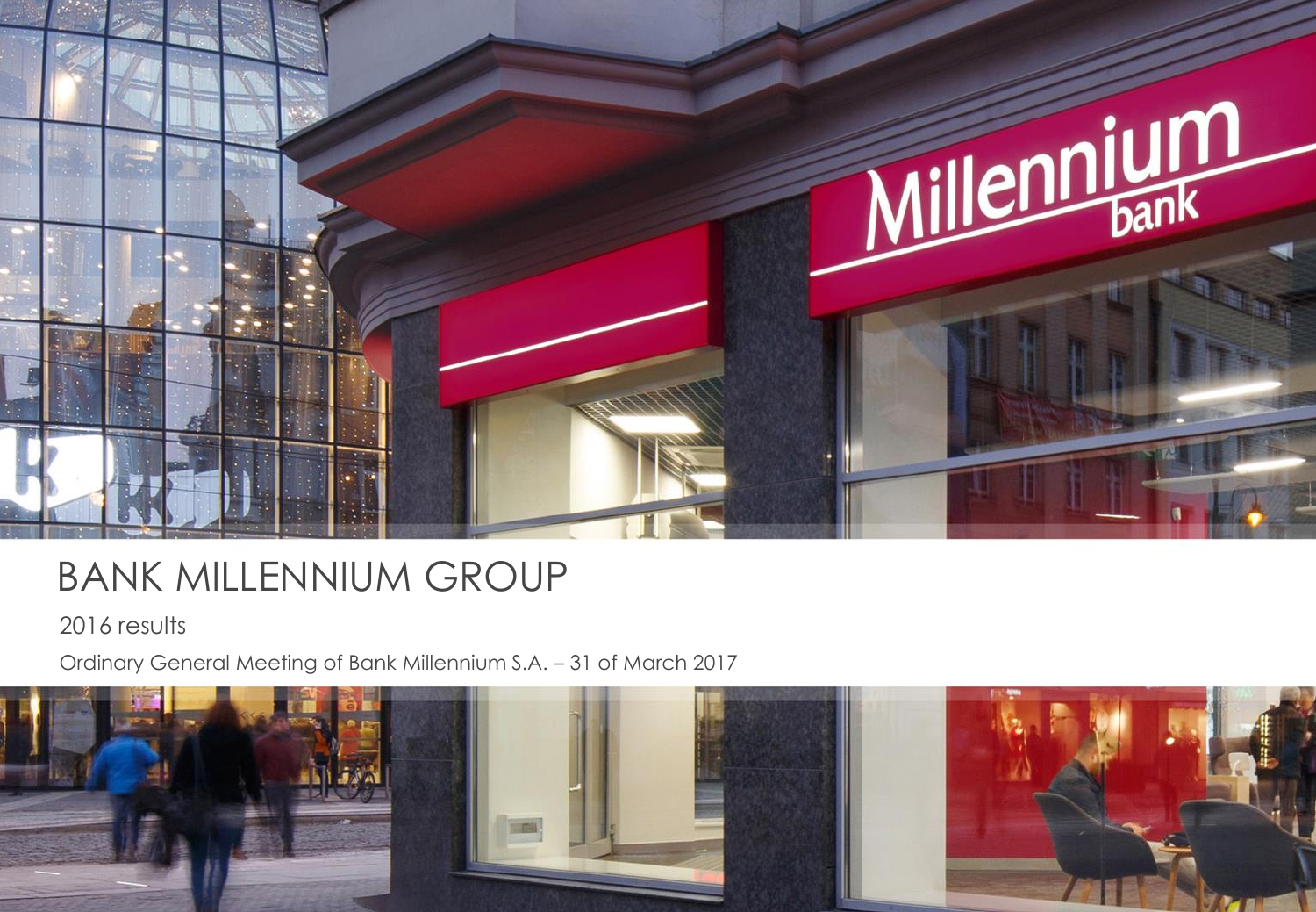### **DISCLAIMER**

This presentation has been prepared by Bank Millennium for its stakeholders for information purpose only.

The information presented in this presentation should be read together with other information published by the Bank (on [www.bankmillennium.pl](http://www.bankmillennium.pl/)), in particular financial and current reports and with documents delivered to this Ordinary General Meeting.

Financial data presented hereby is based on the consolidated Bank Millennium Group level. The Bank prepares its financial statements according to International Financial Reporting Standards, therefore only interests from derivatives meeting formal hedge accounting principles are recorded as Net Interest Income while other interest from derivatives is booked in Results on Financial Operations. As this hedge accounting relationship changes through time and does not necessarily include the entire portfolio of FX and Cross Currency Interest Rate swaps, the Bank provides in this presentation pro-forma data which presents all margin from derivatives in Net Interest Income. In the Bank's opinion, aforementioned approach allows better understanding of Net Interest Income evolution as it reflects substance of the derivatives transactions which are related to the liquidity management of the assets and liabilities in foreign currencies.

Statements regarding future refer only to the date on which they were created and are based on a knowledge, information and opinions available on this day. The Bank does not undertake obligation to publish any updates, modifications or revisions of the information, data or statements contained in this presentation unless such obligations arises under applicable laws and regulations.

This presentation should not be treated as a recommendation to purchase securities, an offer, invitation or a solicitation of an offer to purchase, invest or conclude any transaction on securities, in particular with respect to securities of Bank Millennium.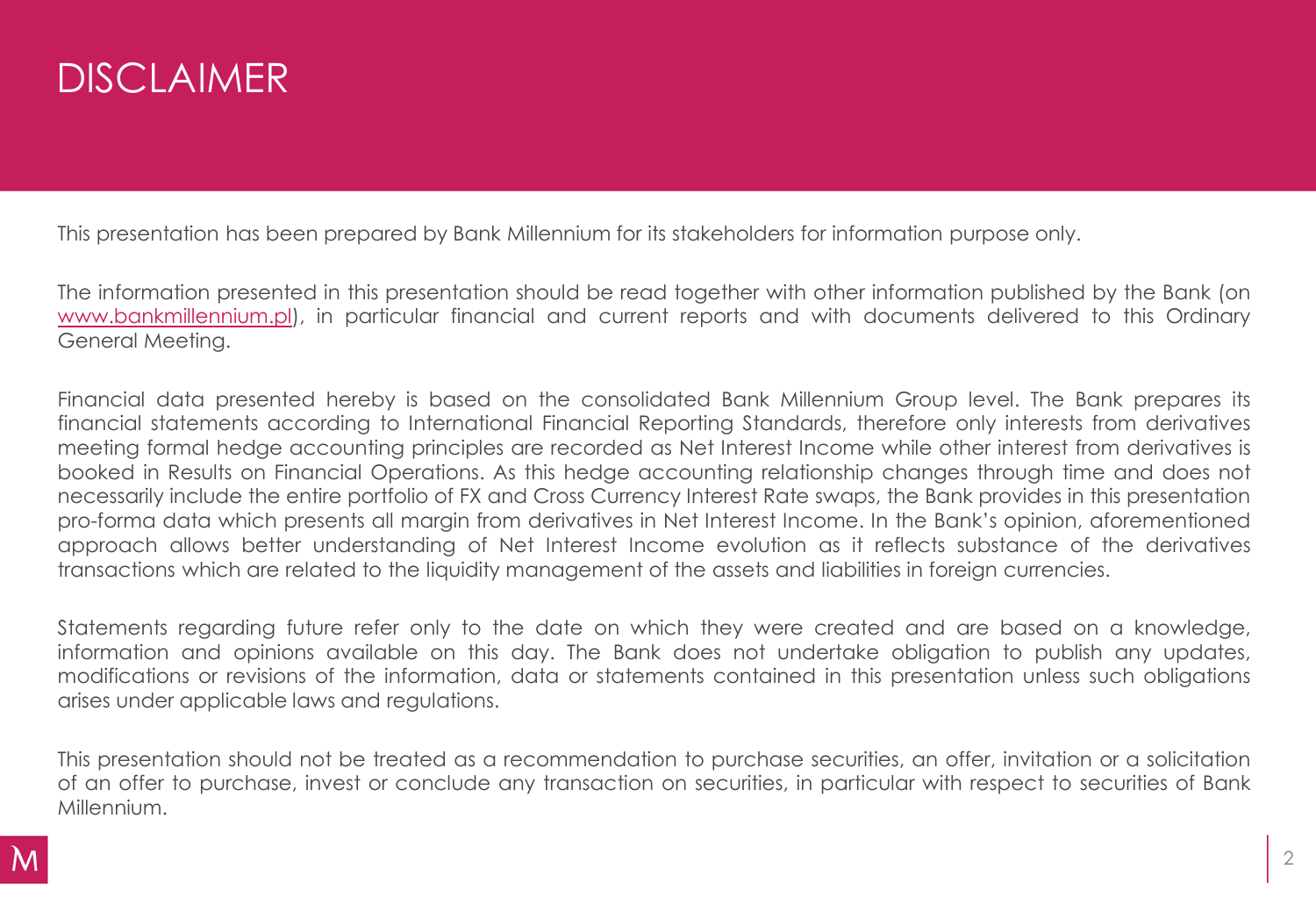## SUMMARY OF 2012-2016 ACHIEVEMENTS (1)

Strong financial performance despite unfavourable environment for banks in Poland: low interest rates, regulatory interventions on maximum fees and higher capital requirements

![](_page_2_Figure_2.jpeg)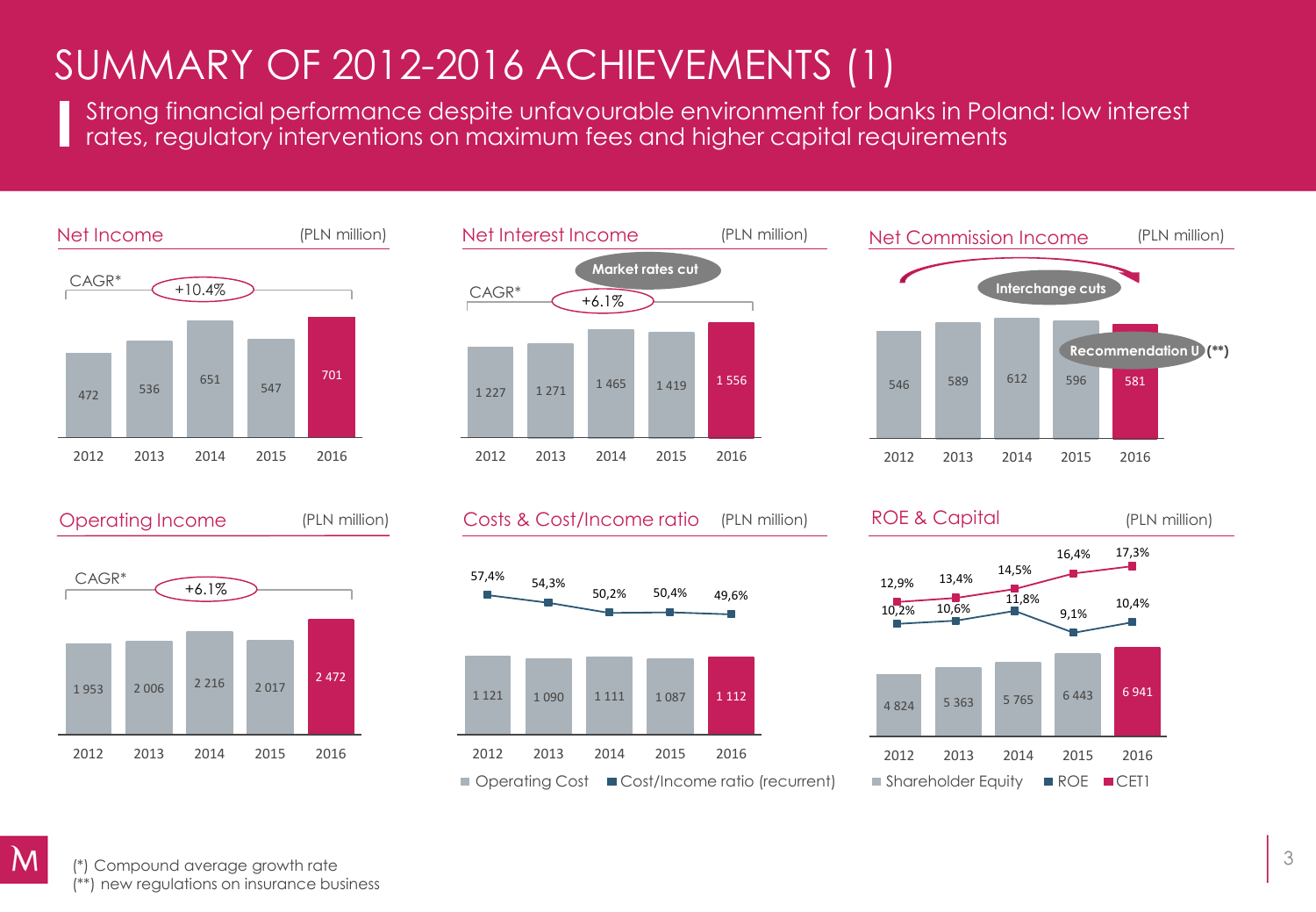# SUMMARY OF 2012-2016 ACHIEVEMENTS (2)

Strong growth of business volumes, especially in strategic areas …

![](_page_3_Figure_2.jpeg)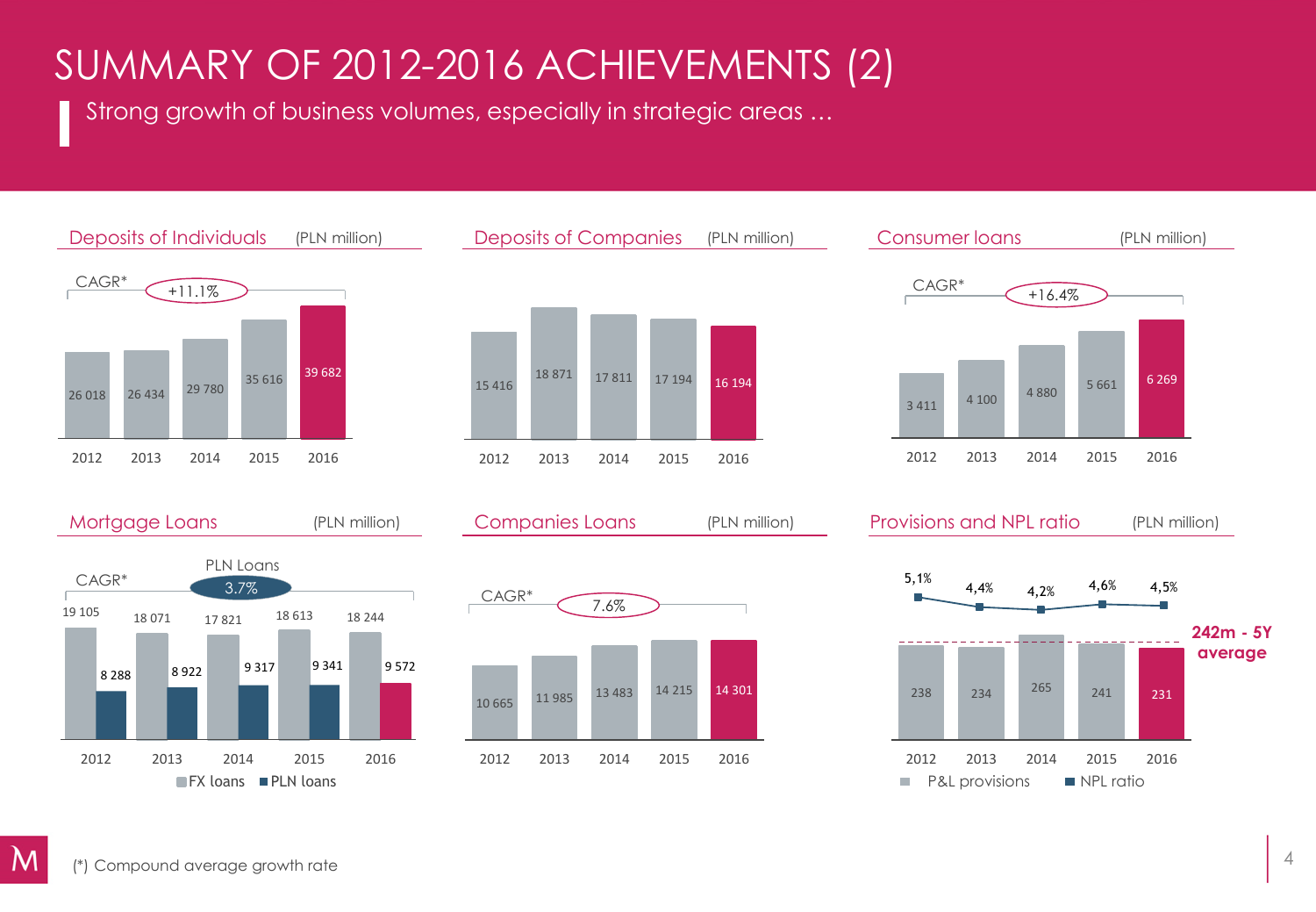### SUMMARY OF 2012-2016 ACHIEVEMENTS (3)

… aligned with jump in number of customers and accounts, supported by quality improvement and excellence in digital channels

![](_page_4_Figure_2.jpeg)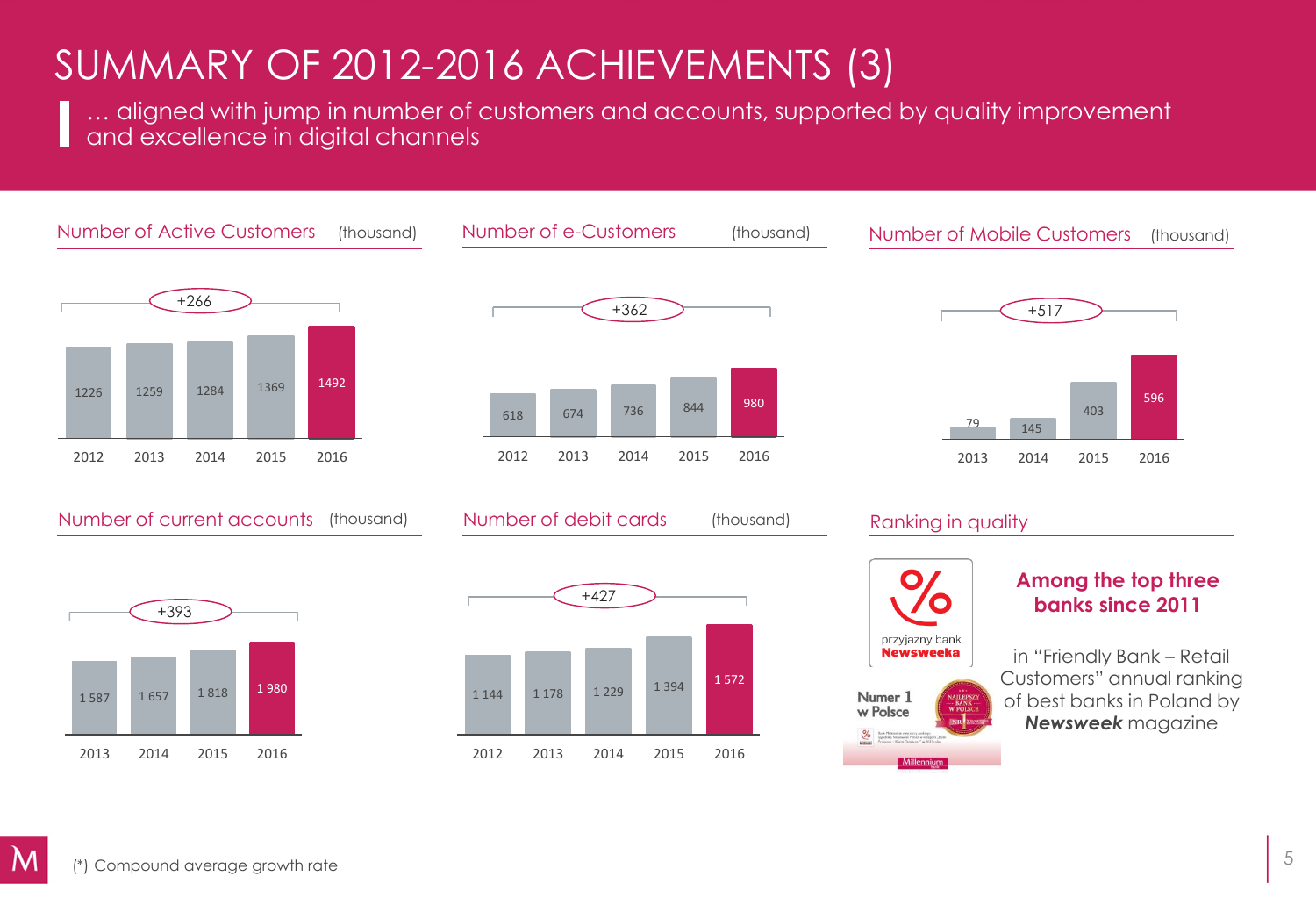### PROFITABILITY AND COST EFFICIENCY

Core income solid growth outperformed modest cost growth, which allowed Cost to Income to reach yearly lowest level below 50%

![](_page_5_Figure_2.jpeg)

(\*) Including net other operating income and cost (\*\*) Net Interest Income + Net Commissions Income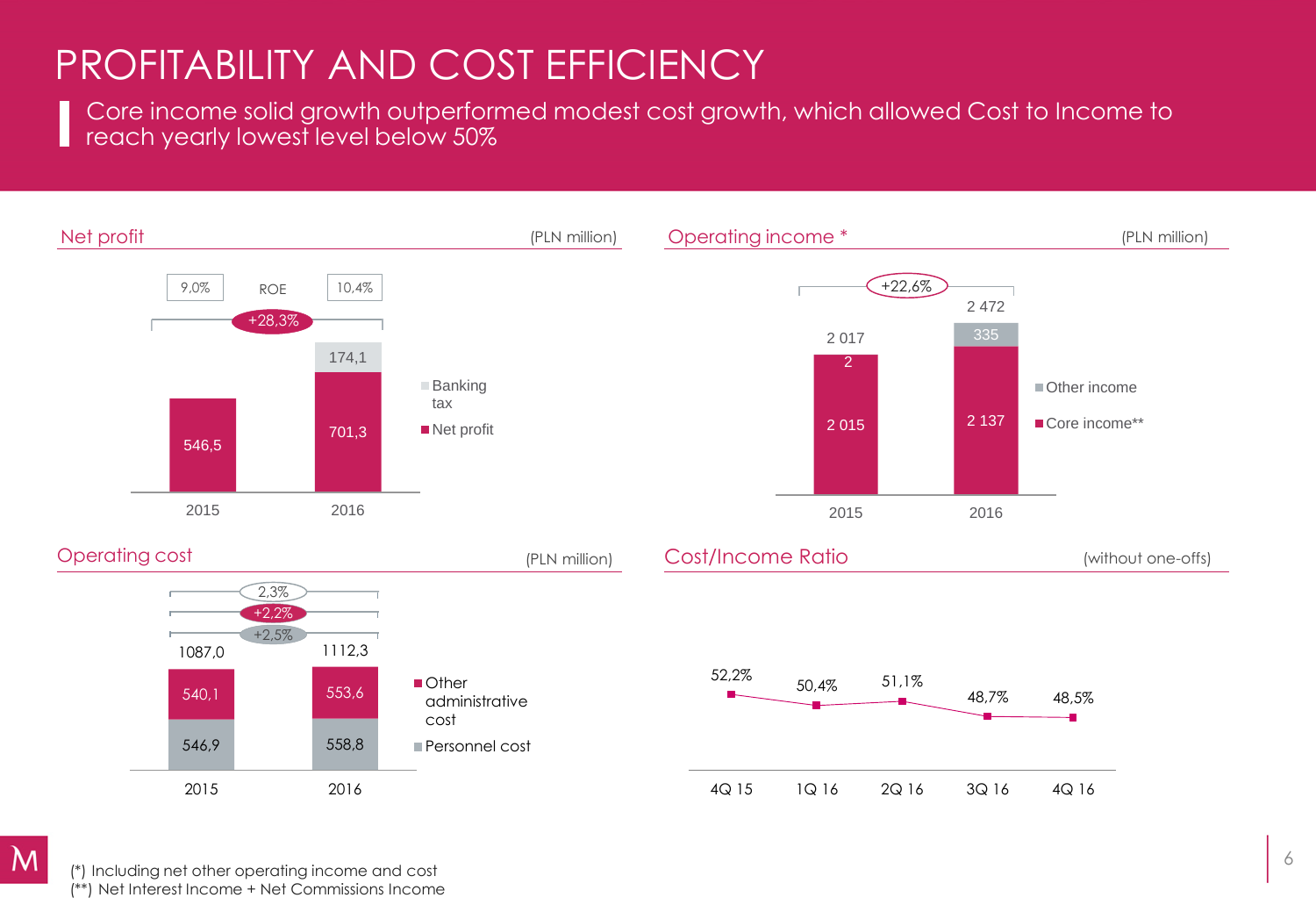#### INTEREST AND COMMISSION INCOME

Strong growth of Net Interest Income by 10% thanks to margin improvement, mainly on deposits. Fees recovered from the bottom reached in 1Q 2016

![](_page_6_Figure_2.jpeg)

(\* ) Pro-forma data: margin from all derivatives hedging FX denominated loan portfolio is presented in NII, whereas in accounting terms part of this margin (PLN 50.6 million in 2016 and PLN 53.4 million in 2015) is presented in Result on Financial Operations (\*\*) Net Interest Margin: NII (pro-forma) to average interest earning assets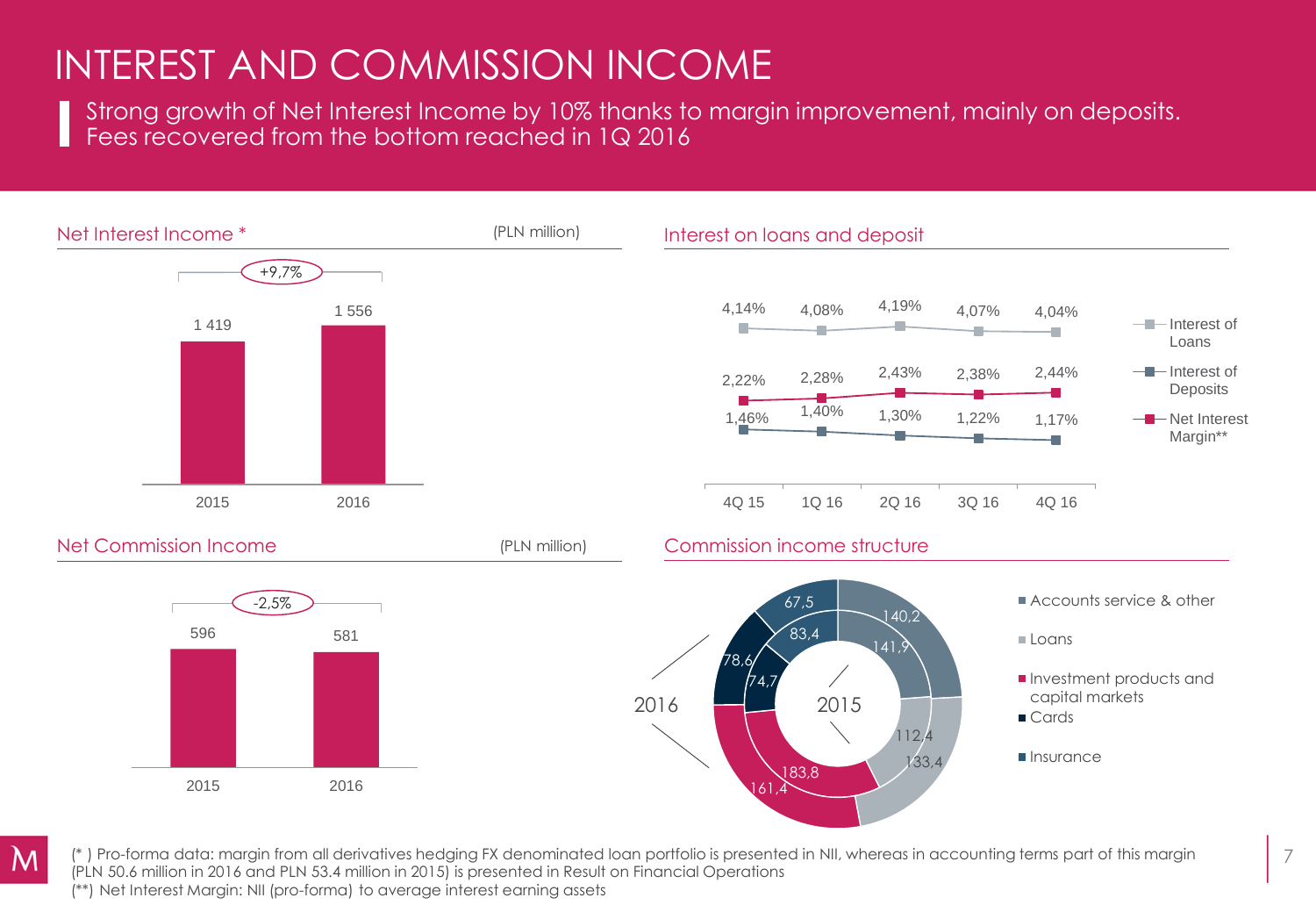## ASSET QUALITY AND COST OF RISK

Good asset quality with significant improvement in corporate loans, reasonable cost of risk maintained, while capital position strongly improved

![](_page_7_Figure_2.jpeg)

![](_page_7_Picture_3.jpeg)

(\*) total provisions created (net) to average net loans in given period (in basis points, per annum)

(\*\*) 1H 2016 profit fully recognized in 2016 capital ratios

(\*\*\*) Deposits include Bank's debt securities sold to individuals and repo transactions with customers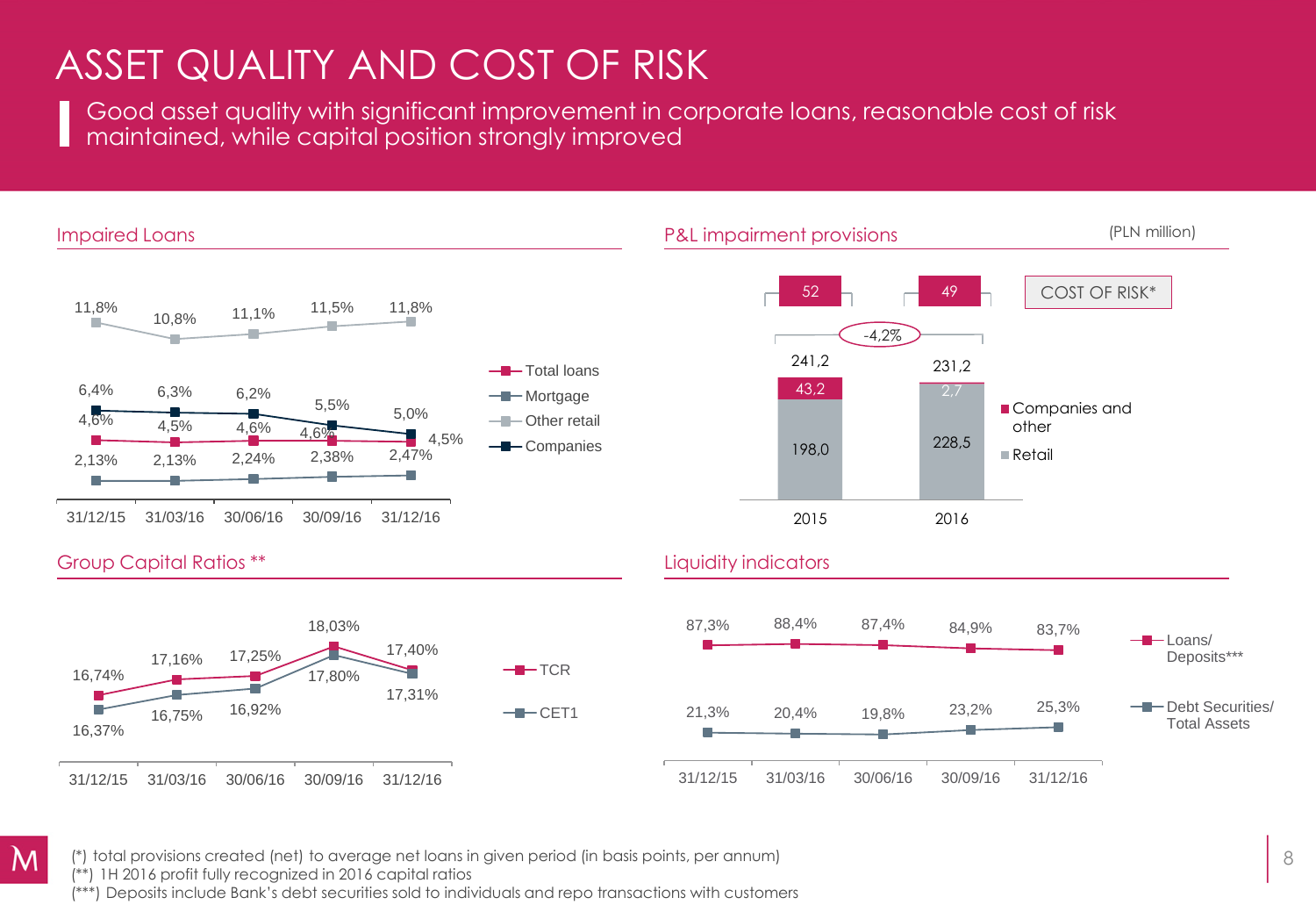# PROPOSAL TO RETAIN 2016 PROFIT

Resolution no. 5

Bank Millennium has a dividend policy of distributing 35% to 50% of net profit as dividend.

However, following to the Polish Financial Supervision Authority (KNF) position\* and taking into consideration additional capital requirements concerning FX mortgage loans for households and necessity of keeping level of other capital buffers, the Management Board of the Bank is proposing, with a positive opinion of the Supervisory Board, to retain entire 2016 profit of the Bank in the reserve capital.

| <b>Main indicators</b>                       | <b>Bank Millennium</b><br>Group | <b>Bank Millennium</b> |
|----------------------------------------------|---------------------------------|------------------------|
| Total Capital Ratio - on 31 Dec. 2016        | 17.4%                           | 17.3%                  |
| Common Equity T1 ratio – on 31 Dec. 2016     | 17.3%                           | 17.2%                  |
| 2016 net profit (PLN thousand)               | 701 252                         | 652 651                |
| Allocation to Reserve capital (PLN thousand) |                                 | 652 651 (100%)         |